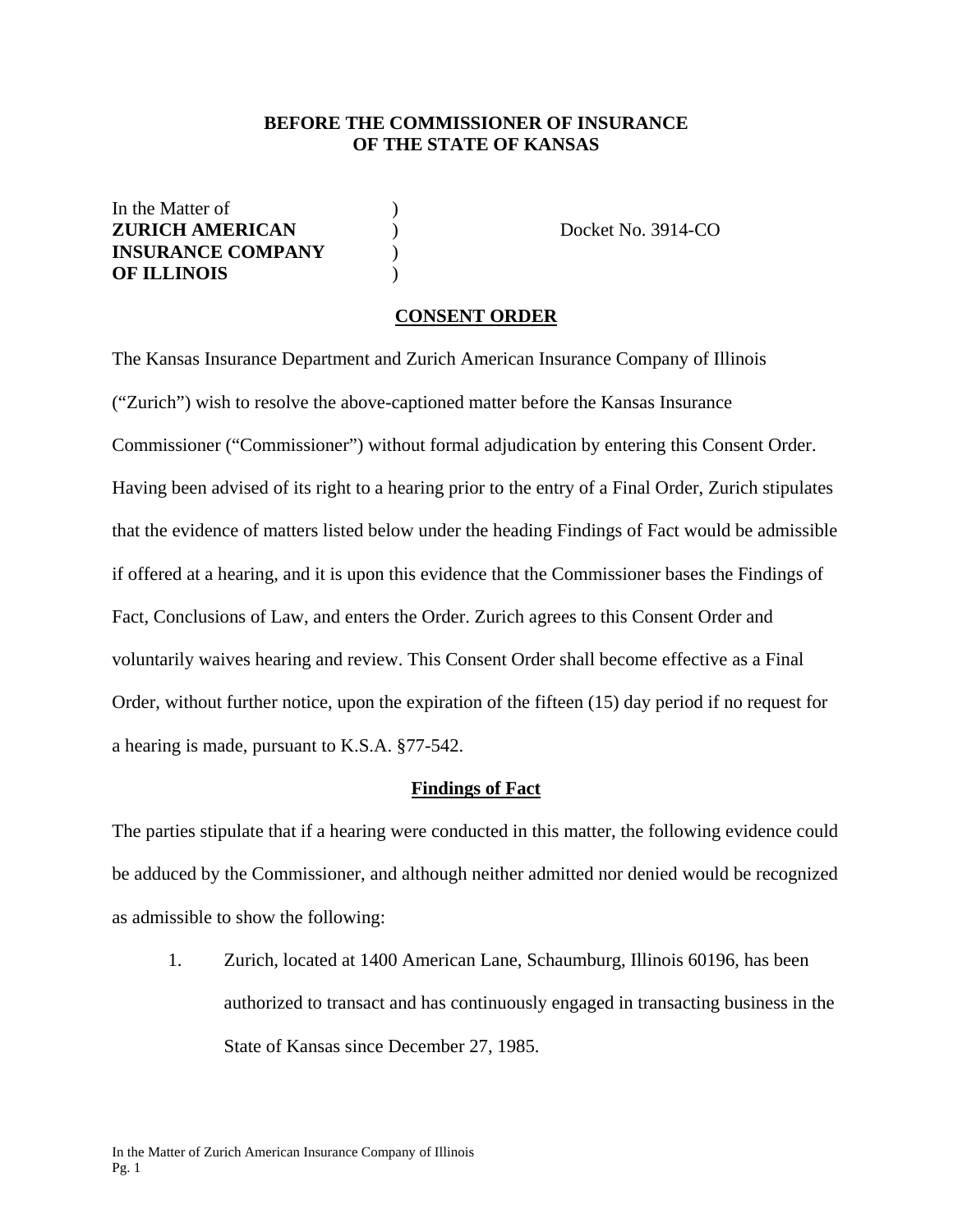- 2. On February 6, 2008, Kansas Insurance Department ("KID") Market Conduct Examiner, Tate Flott ("Mr. Flott") sent Zurich a letter requesting the company complete a questionnaire regarding Assigned Risk Plans pursuant to K.A.R. 40-3- 30.
- 3. According to Mr. Flott's letter, the completed questionnaire was to be returned to KID by March 10, 2008.
- 4. On March 26, 2008, as no response had been received, a follow-up letter regarding the questionnaire was sent to Zurich.
- 5. On May 14, 2008, Mr. Terrance Sheehan, Zurich Representative, sent KID Staff Attorney Zachary Anshutz an e-mail stating Zurich was following up on the information request.
- 6. On May 15, 2008 Zurich submitted the requested questionnaire via e-mail to Mr. Flott.

# **Applicable Law**

- K.S.A. 40-2,125 states, in pertinent part:
	- (b) If any person fails to file any report or other information with the commissioner as required by statute or fails to respond to any proper inquiry of the commissioner, the commissioner, after notice and opportunity for a hearing, may impose a civil penalty of up to \$1,000 for each violation or act, along with an additional penalty of up to \$500 for each week thereafter that such report or information is not provided to the commissioner.

K.A.R. 40-3-30 states, in pertinent part:

Each insurance company authorized to transact fire and casualty business in this state shall inform its certified agents of the Kansas assigned risk plans, their availability, eligibility and other related procedures. Insurance companies shall also require each agent to maintain an adequate supply of forms necessary to place risks in the various Kansasassigned risk plans. This regulation shall apply only with respect to agents certified to write insurance for which a Kansas assigned risk plan is available.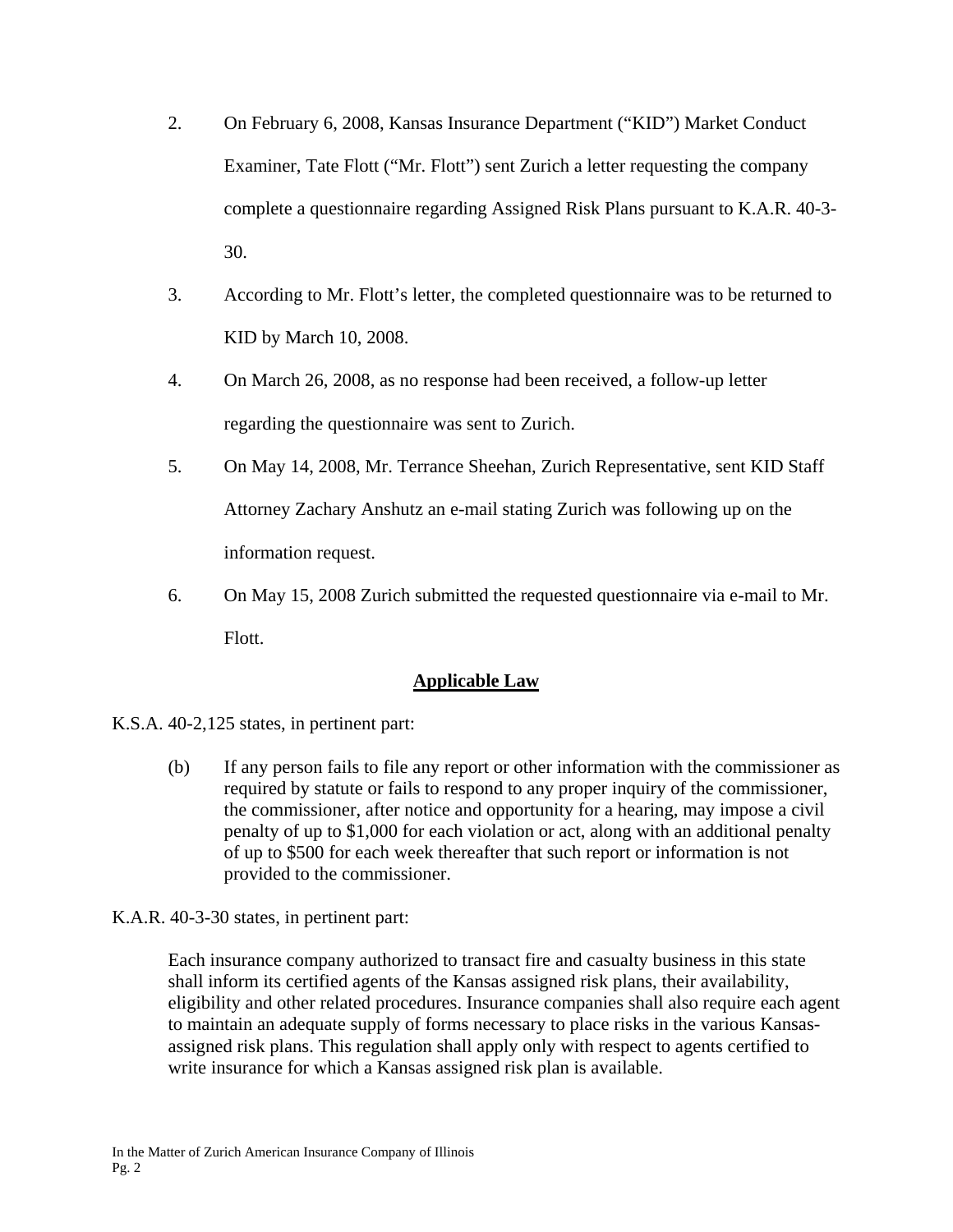# **Conclusions of Law**

- 7. Based on the information contained in Paragraphs #1 through #6 above, it appears Zurich violated K.S.A. 40-2,125(b) by failing to respond in a timely manner to a proper inquiry of the Commissioner. Accordingly, Zurich shall remit an administrative penalty in the amount of ONE THOUSAND DOLLARS AND NO CENTS (\$1,000.00) to the Kansas Insurance Department.
- 8. The Commissioner shall retain jurisdiction over this matter to issue any Order(s) deemed necessary.

# **IT IS SO ORDERED THIS \_\_17th\_\_ DAY OF OCTOBEDR, 2008 IN THE CITY OF TOPEKA, COUNTY OF SHAWNEE, STATE OF KANSAS.**



 $\angle$ s/ Sandy Praeger $\angle$  Sandy Praeger COMMISSIONER COMMISSIONER OF Insurance

 $\angle$ s/ John W. Campbell John W. Campbell General Counsel

SUBMITTED AND APPROVED BY:

 $\angle$ /s/ Zachary J.C. Anshutz $\angle$ Zachary J.C. Anshutz Assistant General Counsel Kansas Insurance Department

\_/s/ Veronica Chang Peshoff\_\_\_\_\_\_\_\_\_\_\_\_\_\_\_ Veronica Chang Peshoff Vice-President and Sr. Assistant General Counsel Zurich North American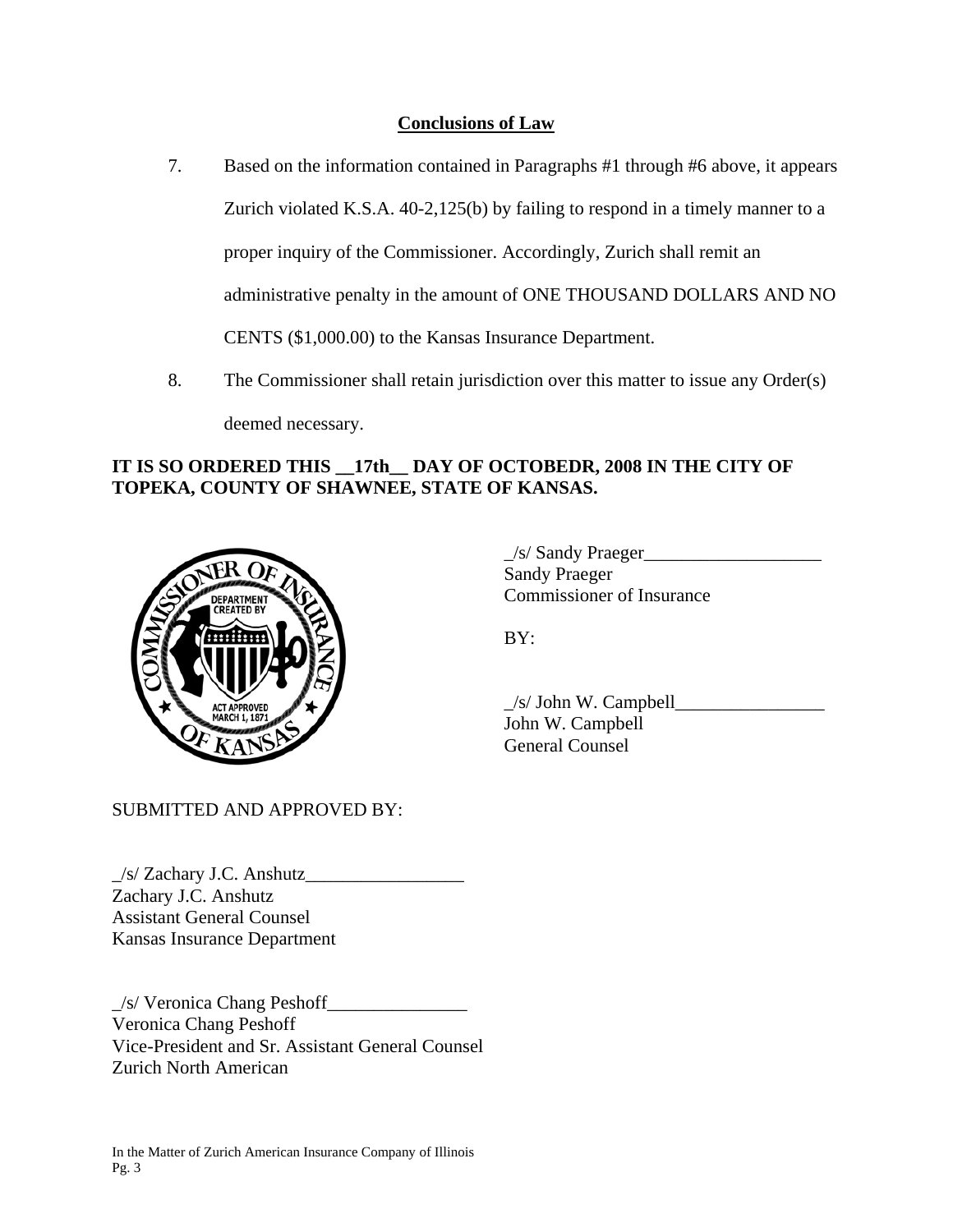### **NOTICE OF RIGHTS**

(Pursuant to K.S.A. 77-542)

Zurich American Insurance Company of Illinois is entitled to a hearing pursuant to K.S.A. 77- 537 and K.S.A. 77-542, the Kansas Administrative Procedure Act. If Zurich desires a hearing, the company must file a written request for a hearing with:

 John W. Campbell, General Counsel Kansas Insurance Department 420 S.W.  $9<sup>th</sup>$  Street Topeka, Kansas 66612

This request must be filed within fifteen (15) days from the date of service of this Order. If Zurich requests a hearing, the Kansas Insurance Department will notify the company of the time and place of the hearing and information on procedures, right of representation, and other rights of parties relating to the conduct of the hearing, before commencement of the same.

If a hearing is not requested in the time and manner stated above, this Summary Order shall become effective as a Final Order upon the expiration of time for requesting a hearing, pursuant to K.S.A. 77-613(e), the agency officer to be served on behalf of the Kansas Insurance Department is:

 John W. Campbell, General Counsel Kansas Insurance Department 420 S.W.  $9<sup>th</sup>$  Street Topeka, Kansas 66612